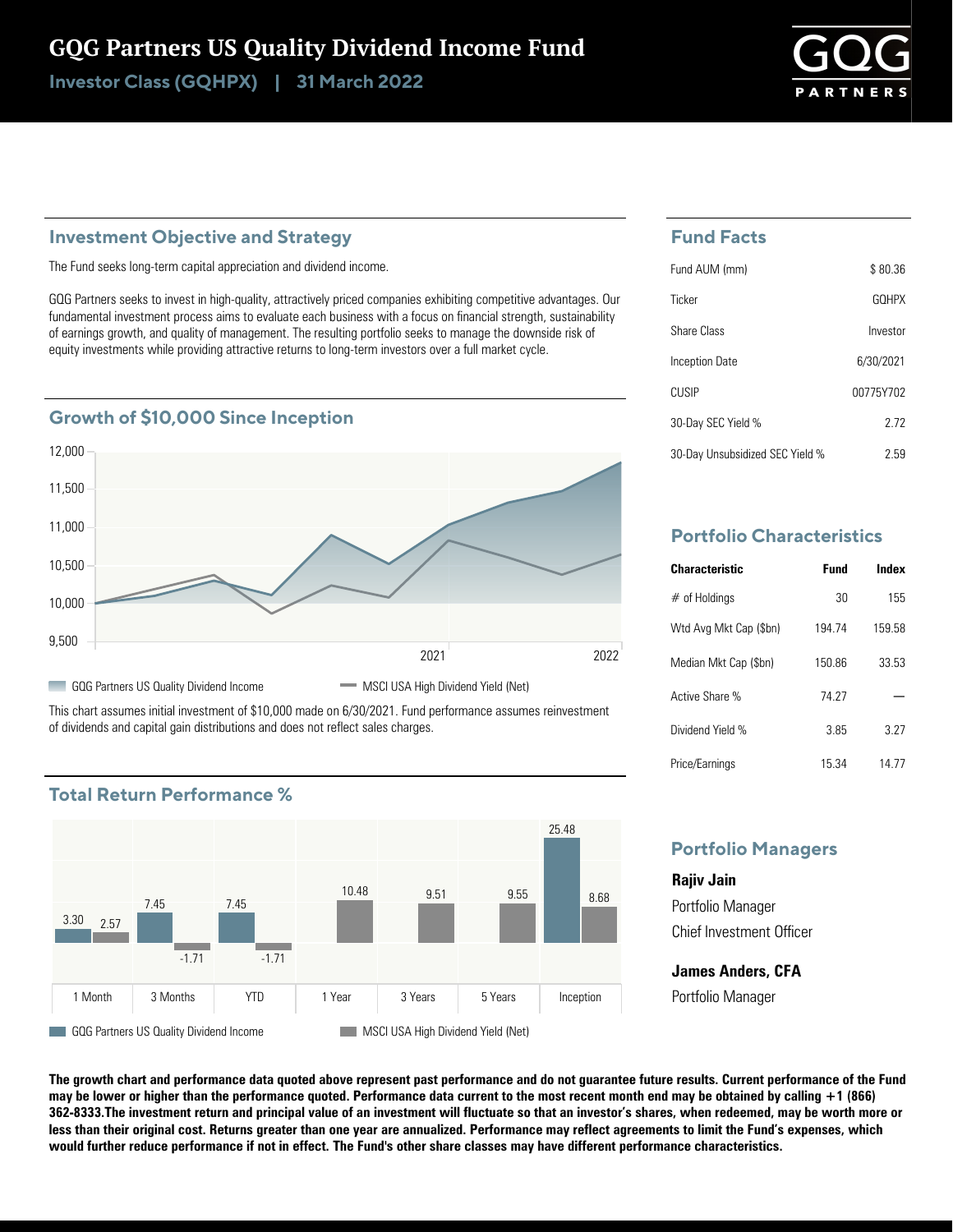# GQG Partners US Quality Dividend Income Fund

Investor Class (GQHPX) | 31 March 2022



#### **Top 10 Holdings** (% total portfolio)

| Holding                         | Fund |
|---------------------------------|------|
| Exxon Mobil Corp                | 63   |
| Walmart Inc.                    | 62   |
| Devon Energy Corp               | 5.7  |
| Altria Group Inc                | 4.8  |
| Philip Morris International Inc | 4.6  |
| Johnson & Johnson               | 4.6  |
| Procter & Gamble Co             | 4.5  |
| Enbridge Inc                    | 44   |
| <b>Chevron Corp</b>             | 38   |
| Exelon Corp                     | 3.8  |
|                                 |      |
|                                 | 48.5 |

#### **Sectors** (% portfolio equity)

| <b>Sector</b>                 | <b>Fund</b> | Index | Under/Over |
|-------------------------------|-------------|-------|------------|
| <b>Communication Services</b> | 1.7         | 6.4   |            |
| <b>Consumer Discretionary</b> | 1.9         | 6.2   |            |
| <b>Consumer Staples</b>       | 31.0        | 16.2  |            |
| Energy                        | 22.6        | 0.9   |            |
| Financials                    | 5.3         | 13.0  |            |
| Healthcare                    | 13.2        | 22.5  |            |
| Industrials                   | 4.6         | 12.3  |            |
| Information Technology        | 1.9         | 12.7  |            |
| <b>Materials</b>              | 4.0         | 3.3   |            |
| <b>Real Estate</b>            |             |       |            |
| <b>Utilities</b>              | 13.8        | 6.5   |            |

#### **Portfolio Holdings**

Portfolio holdings are subject to change without notice. Cash and cash equivalents represented 10.62% of the total portfolio.

Top ten holdings identified and described do not represent all securities purchased, sold, or recommended for inclusion in the Fund and no assumption should be made that such securities or future recommendations were or will be profitable in the future.

Country allocations reflect the country of risk of the securities in the portfolio as assigned by Morningstar, though GQG's portfolios are constructed based upon GQG's assessment of each issuer's country of risk exposure, which may not be the same as Morningstar's country assignment.

### **Fund Expense %**

| <b>Net Expense Ratio*</b>  | 0 74 | *GQG Partners is contractua  |
|----------------------------|------|------------------------------|
| <b>Gross Expense Ratio</b> | 3.00 | waiving fees until 7/31/202. |

#### ally waiving fees until 7/31/2022.

### **Morningstar Ratings**

| <b>Period</b> | $#$ of Stars $#$ of Funds |
|---------------|---------------------------|
| Overall       | 1,146                     |
| 3 Year        | 1,146                     |
| 5 Year        | 1,047                     |
| 10 Year       | 770                       |

As of 3/31/2022. Ratings based on riskadjusted returns for funds in the category US Fund Large Value. The information contained herein: (1) is proprietary to Morningstar and/or its content providers; (2) may not be copied or distributed; and (3) is not warranted to be accurate, complete, or timely. Neither Morningstar nor its content providers are responsible for any damages or losses arising from any use of this information. Past performance is no guarantee of future results.

#### **Fund Sector Over Time** (% portfolio equity)



### **Top 10 Countries** (% portfolio equity)